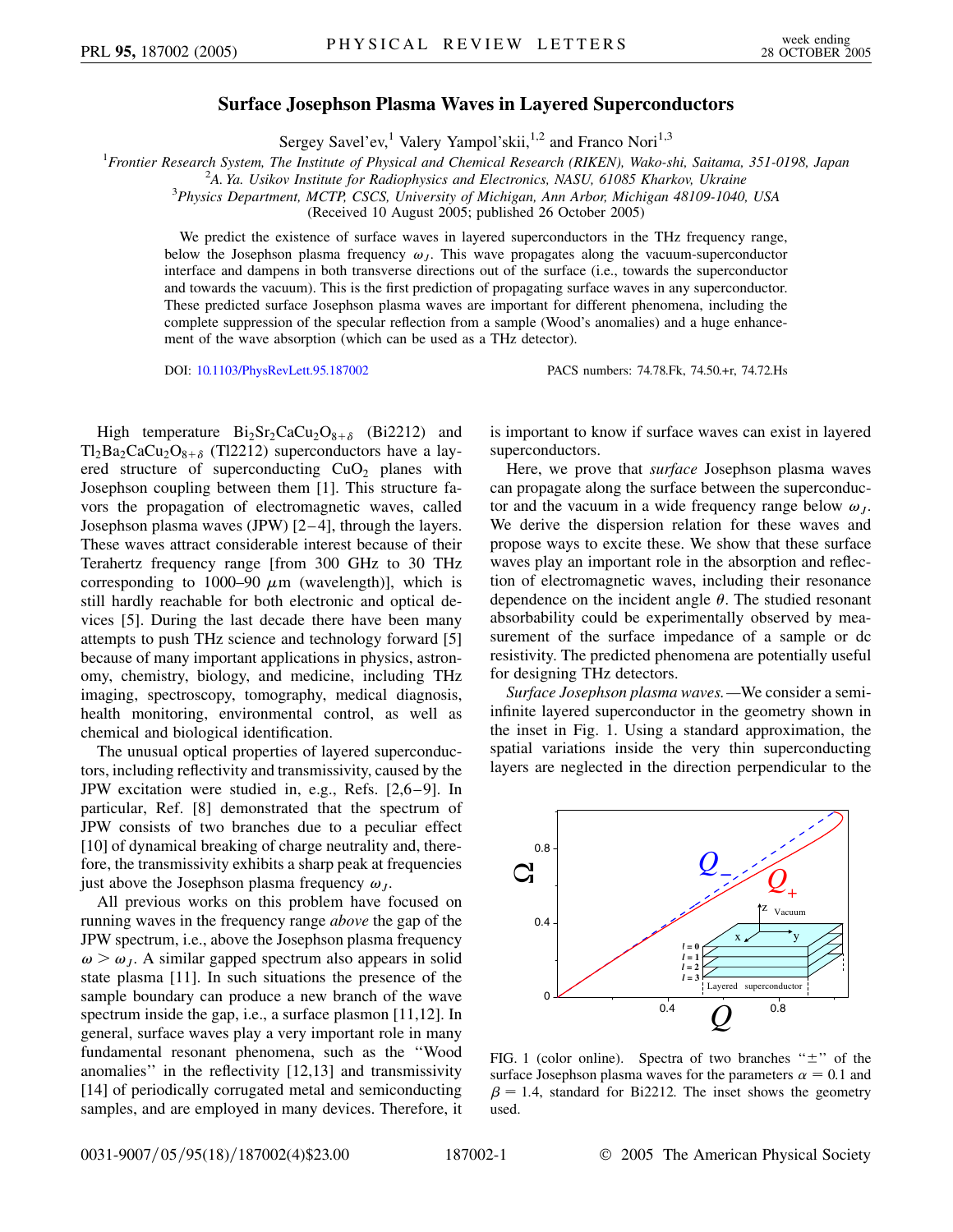layers. The crystallographic **ab** plane coincides with the **xy** plane and the **c** axis is along the *z* axis. Superconducting layers are numbered by the integer  $l \geq 0$ .

We consider a surface p wave with the electric,  $\dot{E}$  =  ${E_x, 0, E_z}$ , and magnetic,  $\vec{H} = \{0, H, 0\}$ , fields damped away from the interface  $z = 0$ ,

$$
H, E_x, E_z \propto \exp(-i\omega t + iqx - kID) \tag{1}
$$

inside a layered superconductor, *z <* 0, and

$$
Hvac, Exvac, Ezvac \propto \exp(-i\omega t + iqx - kvacz), \qquad (2)
$$

in vacuum, for  $z > 0$  and  $q > \omega/c$ . Here *D* is the spatial period of the layered structure.

The Maxwell equations for waves (2),  $qH<sup>vac</sup>$  =  $-(\omega/c)E_z^{\text{vac}}$ ,  $k_{\text{vac}}H^{\text{vac}} = -(i\omega/c)E_x^{\text{vac}}$ ,  $iqE_z^{\text{vac}} +$  $k_{\text{vac}} E_x^{\text{vac}} = -(i\omega/c)H^{\text{vac}}$ , provide both the usual dispersion relation,  $k_{\text{vac}} = \sqrt{q^2 - \omega^2/c^2}$ , for the wave in vacuum and the ratio of amplitudes for tangential electric and magnetic fields at the interface  $z = +0$  (i.e., right above the sample surface)

$$
\frac{E_x^{\text{vac}}}{H^{\text{vac}}} = \frac{ic}{\omega} \sqrt{q^2 - \omega^2/c^2}.
$$
 (3)

Inside the layered superconductor, where  $z < 0$ , the gauge-invariant phase difference is described by a set of coupled sine-Gordon equations. For Josephson plasma waves, these nonlinear equations can be linearized and rewritten in terms of the magnetic fields  $H^l$  between the *l*th and  $(l + 1)$ th layers,

$$
\left(1 - \frac{\lambda_{ab}^2}{D^2} \partial_l^2\right) \left(\frac{\partial^2 H^l}{\partial t^2} + \omega_r \frac{\partial H^l}{\partial t} + \omega_J^2 H^l - \alpha \omega_J^2 \partial_l^2 H^l\right) - \frac{c^2}{\varepsilon} \frac{\partial^2 H^l}{\partial x^2} = 0.
$$
 (4)

Here  $\lambda_{ab}$  is the London penetration depth in the *z* direction, the operator  $\partial_l^2$  is defined as  $\partial_l^2 f_l = f_{l+1} + f_{l-1} - 2f_l$ ,  $\omega_J = \sqrt{8\pi e D J_c/\hbar \epsilon}$  is the Josephson plasma frequency determined by the maximum Josephson current  $J_c$  and dielectric constant  $\varepsilon$ , and  $\omega_r$  is the relaxation frequency. The effect of breaking charge neutrality [10], which is crucial for our analysis, is taken into account in Eq. (4). The constant  $\alpha$  characterizing this effect was estimated, e.g., in Ref. [8],  $\alpha \sim 0.05{\text -}0.1$  for Bi2212 or Tl2212 crystals.

Substituting the wave  $(1)$  in Eq.  $(4)$ , we obtain the implicit equation for the damped-wave transverse wave vector  $k(q, \omega)$ 

$$
\frac{\omega^2}{\omega_J^2} = 1 + \frac{\lambda_c^2 q^2}{1 - (4\lambda_{ab}^2/D^2)\sinh^2[k(q, \omega)D/2]} - 4\alpha \sinh^2[k(q, \omega)D/2],
$$
\n
$$
\lambda_c^2 = \frac{c^2}{\omega_J^2 \varepsilon}
$$
\n(5)

for  $\omega_r \rightarrow 0$ . A similar spectrum, but for running Josephson plasma waves [with imaginary  $k(q, \omega)$ ], was earlier obtained in Ref. [8]. At  $\omega < \omega_J$ , solving Eq. (5) with respect to  $sinh^2[k(q, \omega)D/2]$  results in two branches of positive transverse spatial decrement,  $k_{\pm}(q, \omega) > 0$ . It is important to stress that Eq. (5) is not a spectrum of the studied *longitudinal* surface waves. Indeed, Eq. (5) has two free parameters,  $\omega$  and *q*. We need to obtain the  $q(\omega)$  dispersion relation for our surface waves. This dispersion relation  $q(\omega)$  can be obtained by joining fields (1) in a superconductor and (2) in vacuum at the sample surface via the boundary conditions. Thus, in order to find the spectrum of the surface Josephson plasma waves, we can derive the ratio  $E_r/H$  in the superconductor at the sample surface and equate this ratio to Eq. (3).

The difference between the magnetic field *H*vac in vacuum and the value  $H^0$  between the 0th and the 1st superconducting layers is described by the London equation,

$$
\frac{H^{\text{vac}} - H^0}{D} \approx \frac{A_{x0}}{\lambda_{ab}^2} \approx \frac{-ic}{\lambda_{ab}^2 \omega} E_{x0}.
$$
 (6)

Here  $A_{x0}$  and  $E_{x0}$  are the *x* components of the vector potential and electric field in the first superconducting layer. We ignore the displacement current in Eq. (6) because it is proportional to a small parameter  $(\lambda_{ab}\omega/c)^2$ . Besides, we neglected the contribution of the gaugeinvariant scalar potential into the *x* component of the electric field since the Debye length is much shorter than the wavelength  $q^{-1}$ . In order to eliminate  $H^0$ , we use the relation  $H<sup>vac</sup> - H<sup>0</sup> = H<sup>vac</sup>[1 - \exp(-kD)],$  that follows from Eq. (1) with  $l = 0$  and  $l = 1$ . Now, using Eq. (6), we obtain the ratio between electric and magnetic fields at  $z = -0$  (i.e., right below the sample surface)

$$
\frac{E_x}{H^{\text{vac}}} = \frac{i\omega\lambda_{ab}^2}{cD} [1 - \exp(-kD)].\tag{7}
$$

Using the continuity conditions for the tangential components of electric field at the surface and Eqs. (3), (5), and (7), we obtain the dispersion relation for two branches of the surface wave corresponding to two solutions of Eq. (5). For  $(1 - \omega/\omega_J) \gg \sqrt{\alpha/\epsilon} D/\lambda_{ab} \approx 5 \times 10^{-4}$ , this spectrum can be written as

$$
Q_{-}(\Omega) = \Omega;
$$
  
\n
$$
Q_{+}(\Omega) = \Omega(1 + \beta^{2} \Omega^{2} \Gamma_{\Omega} \{1 + 2\Gamma_{\Omega} [1 - (1 + \Gamma_{\Omega}^{-1})^{1/2}]\})^{1/2}
$$
\n(8)

for two branches " $\mp$ ." Here we introduce the dimensionless variables:  $Q = cq/ω_J$ ,  $\Omega = ω/ω_J$ ,  $\beta = 2λ_{ab}^2ω_J/cD$ , and  $\Gamma_{\Omega} = (1 - \Omega^2)/4\alpha$ . The value of the parameter  $\beta$  for Bi2212 is about 1.4. The spectra Eq. (8) are shown in Fig. 1. Both branches merge in a narrow frequency region below  $\omega_j$ , i.e.,  $(1 - \Omega) \sim (\alpha/\varepsilon)^{1/2} (D/\lambda_{ab})$ .

The surface mode " $-$ " attenuates into the vacuum at very large distances, of about  $c\lambda_{ab}/\omega D$ , and seems to be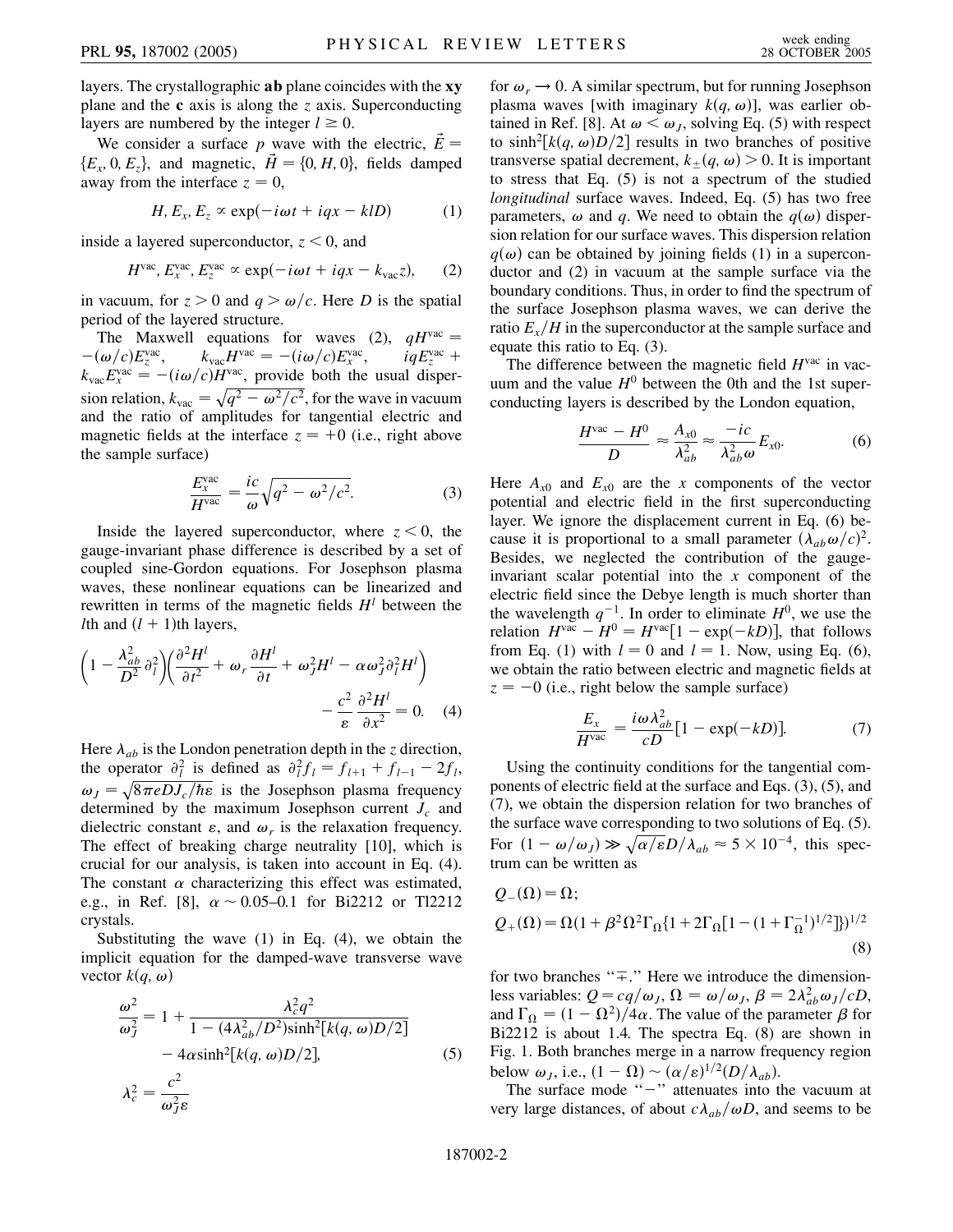difficult to observe experimentally. Another mode, " $+$ ", dampens on scales  $\sim c/\omega$  and is of significant interest. As we show below, it plays an important role in the transmissivity and reflectivity properties of layered superconductors at frequencies  $\omega < \omega_I$ .

*Excitation of the surface waves and resonant electromagnetic absorption.—*One of the ways to excite surface waves is via externally applied electromagnetic waves on a sample having spatially modulated parameters. Thus, we consider a weak modulation of the maximum current density  $J_c$  due to, say, creation of pancake vortices by the outof-plane magnetic field. This can result in the modulation of  $\omega_j$ . For simplicity, we assume that

$$
\omega_j^2(x) = \omega_j^2 \left[ 1 + 2\mu \cos\left(\frac{2\pi x}{a}\right) \right], \qquad \mu \ll 1,
$$
 (9)

where *a* is a spatial period.

An electromagnetic wave with  $\omega \leq \omega_I$  incident at an angle  $\theta$  with respect to the sample surface generates modes having longitudinal wave vectors  $q_m = \omega \sin{\theta}/c +$  $2\pi m/a$ , with integer *m*. Almost all of these modes for  $m \neq$ 0 are weak, because  $\mu \ll 1$ . However, one of these modes (e.g., for  $m = 1$ ) can be excited with large amplitude at resonance, i.e., when the wave vector  $q_1 = (\omega/c) \sin \theta +$  $2\pi/a$  is close to the wave vector  $q_+ = \omega_J Q_+(\Omega)/c$  of the surface wave (8). This corresponds to the incident angle  $\theta$ close to the resonance angle  $\theta_0$  defined by

$$
\Omega \sin \theta_0 + \frac{2\pi c}{a\omega_J} = Q_+(\Omega). \tag{10}
$$

Because of this resonance, the amplitude of the wave with  $q = q_1$  can be of the same order, or even higher than, the amplitude  $H_{\text{in}}^{\text{vac}}$  of the incident wave. In resonance, the mode with  $q = q_1$  is actually the surface Josephson plasma wave discussed above.

Let us discuss the mechanism of excitation of surface waves. The incident  $H_{\text{in}}^{\text{vac}}$  (red arrow in Fig. 2) and specularly-reflected  $H_{\rm sp}^{\rm vac}$  (blue dashed arrow in Fig. 2) electromagnetic waves

$$
H_{\text{in},\text{sp}}^{\text{vac}} \exp\left\{ i \left( \frac{x \sin \theta \pm z \cos \theta}{c} - t \right) \omega \right\} \tag{11}
$$

generate the wave (in solid green, Fig. 2) damped inside the superconductor,

$$
H_0 \exp\left\{i\left(\frac{x\sin\theta}{c} - t\right)\omega - k - \left(\frac{\omega\sin\theta}{c}, \omega\right)Dl\right\},\qquad(12)
$$

having a lower  $k_-(\Omega)$ , compared to  $k_+(\Omega)$  calculated from Eq. (5). Instead, as was shown in Ref. [8], the longer wave is mainly generated at  $(\omega - \omega_J)/\omega_J \gg \sqrt{\alpha/\epsilon}D/\lambda_{ab} \approx$  $5 \times 10^{-4}$ . Moreover, at low frequencies, this longer wave exhibits a correct limiting behavior, producing magnetic fields described by the well-known London equation. The waves  $H_{\text{in}}^{\text{vac}}$ ,  $H_{\text{sp}}^{\text{vac}} \approx H_{\text{in}}^{\text{vac}}$ , and  $H_0 \approx 2H_{\text{in}}^{\text{vac}}$  represent the solution of the problem in the zero approximation with respect to  $\mu$ .



FIG. 2 (color online). (a) Schematic diagram showing the mechanism of excitation of the surface waves along the superconductor-vacuum interface. To zero-order approximation, with respect to the amplitude  $\mu$  of the spatial modulations in a superconducting sample, an incident wave (shown as a solid red arrow) reflects as a specular wave (the straight dashed blue arrow), producing a damped wave (solid green wave) inside superconductors. To first order approximation, the very intense surface wave (dotted magenta wave) can be excited at a certain resonant angle between the incident wave and sample surface. (b) Absorption obtained using Eq. (18) for different effective dampings  $\delta = \beta \omega_r \alpha \Omega^4 (Q_+^2 - \Omega^2)^{1/2} [2 \omega_J (1 - \Omega^2)^3 Q_+ \cos \theta_0]^{-1}.$ 

To first order approximation, the solution of Eq. (4) with  $\omega_I(x)$  inside the superconductor consists of both the forced component,

$$
H_{\text{forced}} \exp\biggl\{ i q_1 x - i \omega t - k_-\biggl( \frac{\omega \sin \theta}{c}, \omega \biggr) D l \biggr\},\qquad(13)
$$

which attenuates with the same decrement as  $H_0$ , and free oscillations

$$
H_{\text{surf}} \exp\{iq_1x - i\omega t - k_+(q_1, \omega)Dl\}.
$$
 (14)

The amplitude  $H_{\text{forced}}$  is defined by Eq. (4) itself, whereas the amplitudes,  $H_{\text{surf}}$  (dotted magenta wave in Fig. 2) and corresponding vacuum mode

$$
H_{\text{surf}}^{\text{vac}} \exp \left\{ i q_1 x - i \omega t - \left( q_1^2 - \frac{\omega^2}{c^2} \right)^{1/2} z \right\} \tag{15}
$$

are determined by the boundary conditions for harmonics  $q = q_1$  of *H* and  $E_x$  at  $z = 0$ . Solving the corresponding